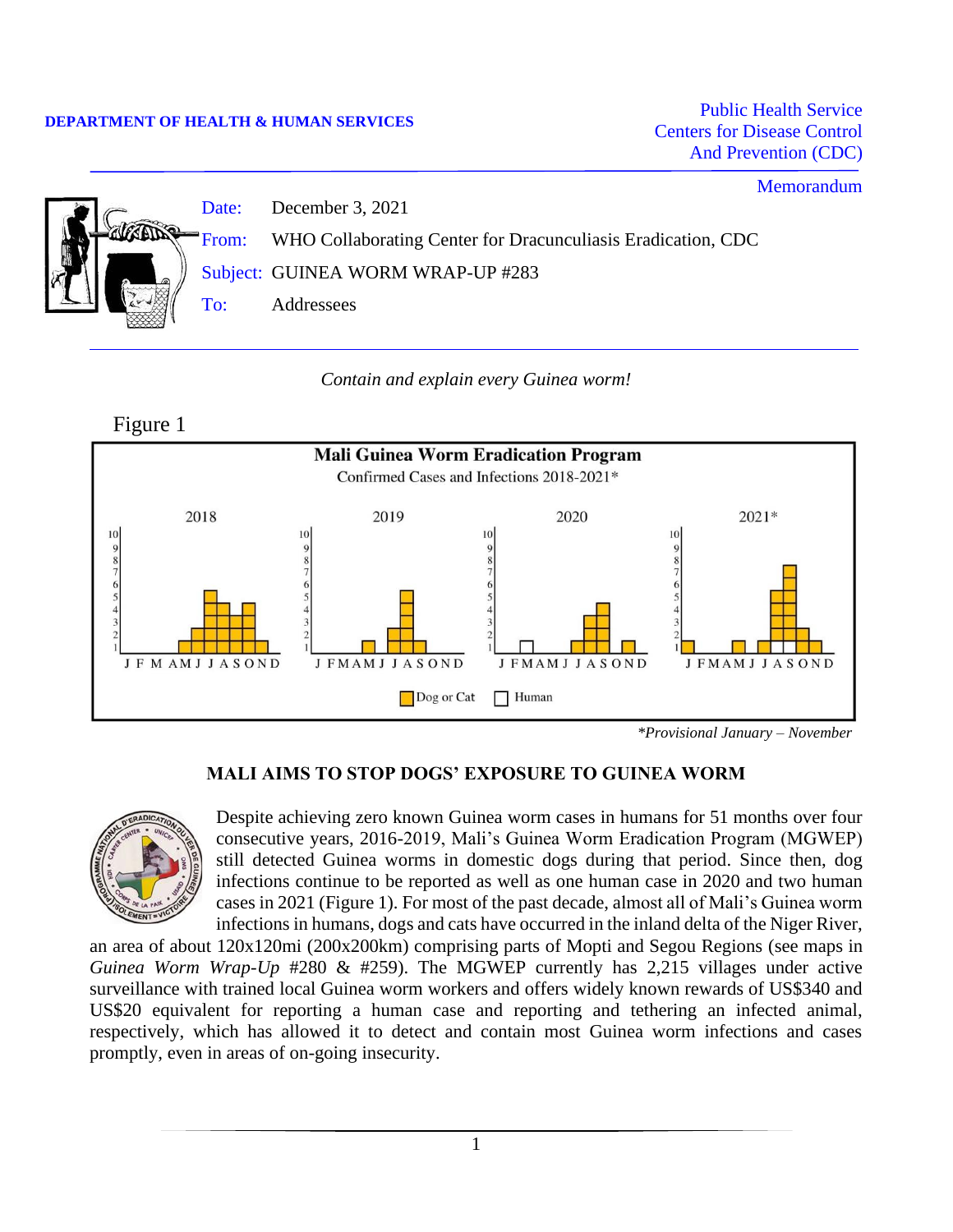|                                                                | Table 1 |                 |                   |                                              |                  |                                          |             |                                 |                             |                             |                          |                            |                               |                         |                                   |
|----------------------------------------------------------------|---------|-----------------|-------------------|----------------------------------------------|------------------|------------------------------------------|-------------|---------------------------------|-----------------------------|-----------------------------|--------------------------|----------------------------|-------------------------------|-------------------------|-----------------------------------|
| MALI GWEP LISTING OF HUMAN CASES AND DOG INFECTIONS: YEAR 2021 |         |                 |                   |                                              |                  |                                          |             |                                 |                             |                             |                          |                            |                               |                         |                                   |
| #                                                              | Region  | <b>District</b> | Health<br>Zone    | <b>Village</b>                               | <b>Ethnicity</b> | <b>Profession</b><br>of Owner<br>or Host | <b>Host</b> | Probable<br>Origin              | Date of<br><b>Detection</b> | Date of<br><b>Emergence</b> | <b>Entered</b><br>Water? | Abate<br>Applied?<br>(Y/N) | <b>Contained?</b><br>$*(Y/N)$ | <b>Confirmed</b><br>Y/N | <b>Total</b><br># of<br><b>GW</b> |
|                                                                | Segou   | Macina          | Macina<br>Central | Nemabougou/<br>Bellah Wèrè                   | Touareg          | Imam                                     | Dog         | Nemabougou<br>(Macina<br>Ville) | 13/Jan.                     | 13/Jan.                     | N <sub>o</sub>           | Yes                        | Yes                           | Yes                     | -1                                |
| $\overline{2}$                                                 | Segou   | Markala         | Babougou          | Barakabougou                                 | <b>Bozo</b>      | Fisherman                                | Dog         | Unknown                         | 3/May                       | 4/May                       | N <sub>o</sub>           | Yes                        | Yes                           | Yes                     | $\overline{2}$                    |
| 3                                                              | Mopti   | Djenne          | Sofara            | Malabano/<br>Kaka                            | <b>Bozo</b>      | Fisherman                                | Dog         | Unknown                         | 31/July                     | 31/July                     | Yes                      | Yes                        | N <sub>0</sub>                | Yes                     | $\overline{1}$                    |
| $\Delta$                                                       | Segou   | Markala         | Sansanding        | Walawala<br><b>Bozo King</b><br>(Sansanding) | <b>Bozo</b>      | Fisherman                                | Human       | Unknown                         | 3/Aug.                      | 3/Aug.                      | Yes                      | N <sub>o</sub>             | N <sub>0</sub>                | Yes                     | $\mathbf{1}$                      |
| 5                                                              | Mopti   | Djenne          | Djenne<br>Central | Tolober<br>(Dienne)                          | Dogon            | Trader                                   | Dog         | Djenne<br>Town                  | 5/Aug.                      | 5/Aug.                      | No                       | No                         | Yes                           | Yes                     | -1                                |
| 6                                                              | Mopti   | Dienne          | Djenne<br>Central | Doteme<br>(Djenne<br>Town)                   | Sonrhai          | Retiree                                  | Dog         | Djenne<br>Town                  | 16/Aug.                     | 20/Aug.                     | N <sub>0</sub>           | N <sub>o</sub>             | Yes                           | Yes                     | $\mathbf{1}$                      |
| 7                                                              | Segou   | Macina          | Kolongo           | Kolongo<br><b>Bozo</b><br>(Hamlet)           | <b>Bozo</b>      | Farmer                                   | Dog         | Kolongo<br><b>Bozo Hamlet</b>   | 19/Aug.                     | 20/Aug.                     | Yes                      | Yes                        | N <sub>0</sub>                | Yes                     | 1                                 |
| 8                                                              | Segou   | Macina          | Kolongo           | Kolongo<br><b>Bozo</b><br>(Hamlet)           | Sarakole         | Mechanic                                 | Dog         | Kolongo<br><b>Bozo Hamlet</b>   | $20/A$ ug.                  | 20/Aug.                     | Yes                      | Yes                        | N <sub>0</sub>                | Yes                     | $\mathbf{1}$                      |
| 9                                                              | Segou   | Tominian        | Yasso             | Lakuy                                        | <b>Bobo</b>      | Farmer                                   | Doq         | Unknown                         | 3/Sep.                      | $3/$ Sep.                   | N <sub>o</sub>           | Yes                        | Yes                           | Yes                     | -1                                |
| 10                                                             | Segou   | Tominian        | Lanfiala          | Kona<br>Hembereni                            | <b>Bobo</b>      | Farmer                                   | Dog         | Unknown                         | 7/Sep.                      | 7/Sep.                      | No                       | Yes                        | Yes                           | Yes                     | $\overline{1}$                    |
| 11                                                             | Segou   | Macina          | Kolongo           | Kolongo<br><b>Bozo</b><br>(Dagagnini)        | <b>Bozo</b>      | Farmer/<br>Fisherman                     | Dog         | Kolongo<br><b>Bozo</b>          | 9/Sep.                      | 10/Sep.                     | N <sub>0</sub>           | Yes                        | Yes                           | Yes                     | $\mathbf{1}$                      |
| 12                                                             | Segou   | Markala         | Sansanding        | Sansanding                                   | <b>Bozo</b>      | Fisherman                                | Human       | Unknown                         | 15/Sep                      | 15/Sep.                     | N <sub>o</sub>           | Yes                        | Yes                           | Yes                     |                                   |
| 13                                                             | Mopti   | Djenne          | Senossa           | Wekara/<br>Senossa                           | <b>Bozo</b>      | Fisherman                                | Dog         | Djenne<br>Town                  | 11/Sep.                     | 11/Sep.                     | Yes                      | Yes                        | N <sub>0</sub>                | Yes                     | 1                                 |
| 14                                                             | Mopti   | Dienne          | Senossa           | Wekara/<br>Senossa                           | <b>Bozo</b>      | Fisherman                                | Dog         | Djenne<br>Town                  | 12/Sep.                     | 12/Sep.                     | N <sub>0</sub>           | Yes                        | Yes                           | Yes                     | -1                                |
| 15                                                             | Mopti   | Djenne          | Dienne<br>Central | Kanafa<br>(Djenne<br>Town)                   | Peulh            | Housewife                                | Cat         | Dienne<br>Town                  | 22/Sep.                     | 21/Sep.                     | Probable                 | Yes                        | N <sub>0</sub>                | Yes                     | $\overline{1}$                    |
| 16                                                             | Segou   | Tominian        | Ouan              | Bathiridougou                                | <b>Bobo</b>      | Farmer                                   | Dog         | Unknown                         | $1/Oct$ .                   | 1/Oct.                      | No                       | Yes                        | Yes                           | Yes                     | $\overline{2}$                    |
| 17                                                             | Mopti   | Djenne          | Djenne<br>Central | <b>ATT Bougou</b><br>(Djenne<br>Town)        | Dogon            | Teacher                                  | Dog         | Djenne<br>Town                  | 7/Oct.                      | 7/Oct.                      | Probable                 | Yes                        | No                            | Yes                     | 1                                 |
| 18                                                             | Segou   | Macina          | Kolongo           | Kolongo<br><b>Bozo</b>                       | <b>Bozo</b>      | Farmer/<br>Fisherman                     | Dog         | Kolongo<br><b>Bozo</b>          | $4/Nov$ .                   | $4/Nov$ .                   | No                       | No                         | No                            | Yes                     | 1                                 |

\*See definition of *Contained* on pg. 8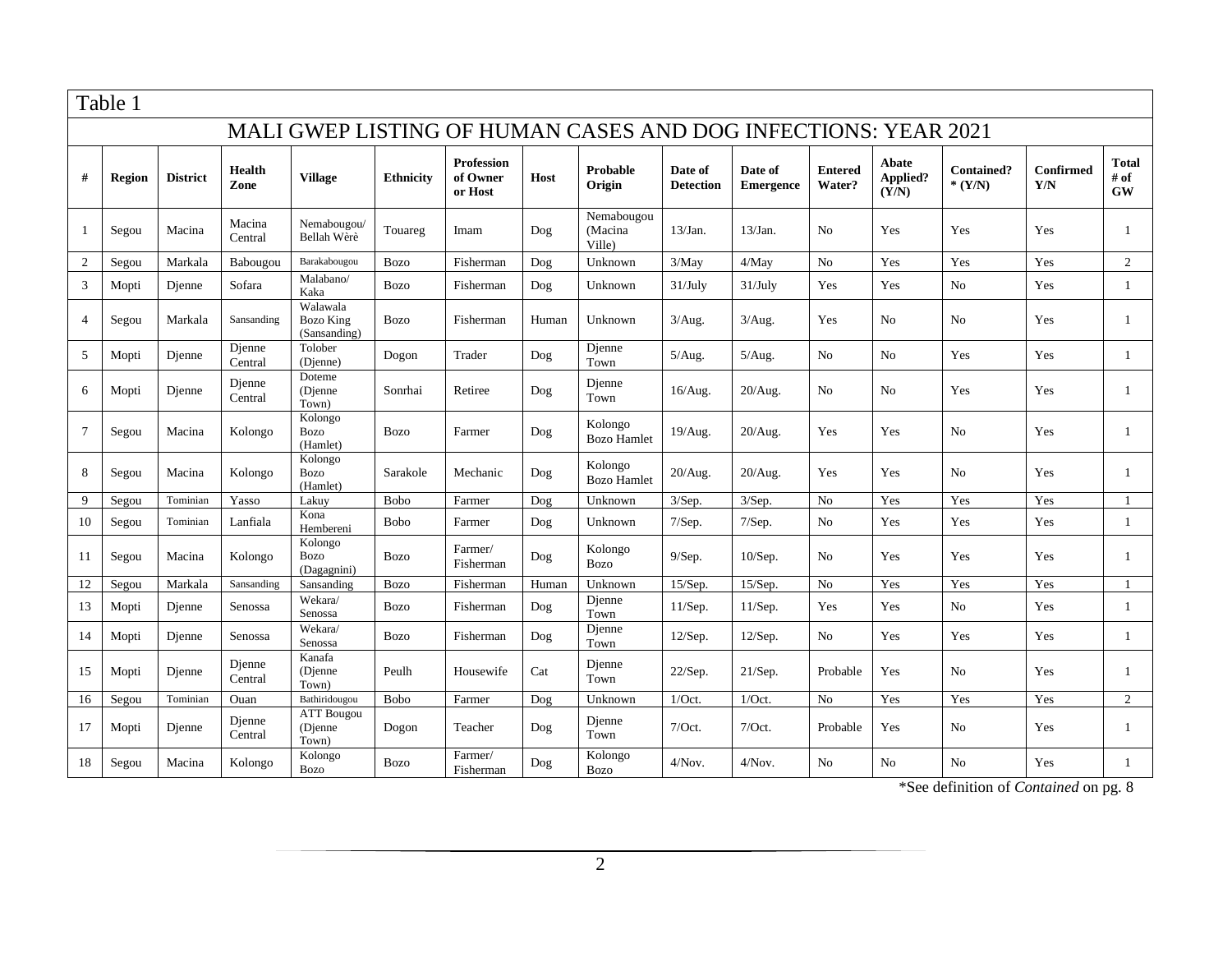The MGWEP has detected 15 infected dogs, 2 human cases, and one infected cat in 14 villages/localities so far in 2021, ten (56%) of which were contained (Table 1). Both human cases are fishermen living in the same area and are related (#12 uncle and #4 nephew). This is the highest number of infected dogs reported in Mali except in 2018 (18 dogs reported). Two of the dogs, #16 and #17, 12 months old and 10 months old respectively, were raised 8 km (5mi) apart from each other in Djenne health zone and had their Guinea worms emerge on October 1 and October 7, 2021. Dog #16 had been imported as a puppy to Diabolo in Djenne district of Mopti Region from Bathiridougou in Tominian district of Segou Region in about December 2020 and had a worm to emerge on October 1, the day after the dog merchant returned the dog to its owner in Bathiridougou after "fattening" in Djenne. *Some dog consumers and traders send or bring dogs to Djenne from Tominian for fattening by feeding them fish and fish entrails (and other food) and allowing them to scavenge fish and fish entrails, which are not readily available in Tominian, which is outside of the inland Niger Delta area with its opportunities for fishing and rice cultivation*. Tominian is one of the districts where the Bobo ethnic group, who eat dog meat, lives. Djenne district and other areas in Mopti Region are home to the Bozo ethnic group, "masters of the river", who are predominantly fishermen.

Evidence from Chad, where ecology in the endemic area is similar to the endemic inland Niger Delta area of Mali, strongly suggests that dogs are infected by eating raw fish, fish guts, and perhaps other aquatic animals such as frogs. The pattern of scattered, sporadic infections occurring mostly in a new cohort of villages each year in Mali, with a few exceptions, is also similar to Chad. In September 2020 Mali's Ministry of Health, regional health leaders in Mopti, and local authorities in Tenenkou district, which is one of the insecure districts where many dogs are bred and likely infected, began an initiative which has been well received to discuss local peace, conflict, and health issues and is helping address priorities expressed by the communities. In June 2021 the MGWEP began discussing proactive tethering of all domestic dogs and cats during the peak transmission season with villagers in at risk areas and subsequently began implementing the new approach with receptive communities. The national program made a supervisory visit to Djenne and Tominian districts on October 21-27.

On October 29, 2021, Mali's Ministry of Health convened a meeting to discuss how to deal with ongoing Guinea worm transmission to humans and domestic animals in Mali. The meeting was chaired by the minister's Public Health Advisor, Dr. Abdoulaye Guindo, and included Vice-President of the National Committee for Certification of Dracunculiasis Eradication (NCCDE) Dr. Alhousseini Maiga, President of the Intersectoral Group for Dracunculiasis Eradication Mr. Dia Mamadou Boukari, Carter Center Country Representative Mr. Sadi Moussa, a representative of the National Center for Information, Education and Communication for Health (*CNIECS*), and about ten others. National Program Coordinator Dr. Cheick O. Coulibaly made a presentation on the MGWEP before the meeting discussed how to tackle the residual Guinea worm transmission in the country. Participants at the meeting agreed to prioritize interruption of Guinea worm transmission in humans and animals; specifically to immediately begin or intensify new strategies to reduce the risk of exposure of dogs to Guinea worm infection, including proactive tethering of dogs, caging of cats, safe disposal of fish entrails (including possible use for feeding chickens), full engagement of dog traders and owners for surveillance, visits of administrative and health authorities to endemic zones, and focus on person-to-person communication about Guinea worm prevention. Veterinarians participate in field investigations, in quarterly meetings with *relais* in endemic districts, and on the NCCDE.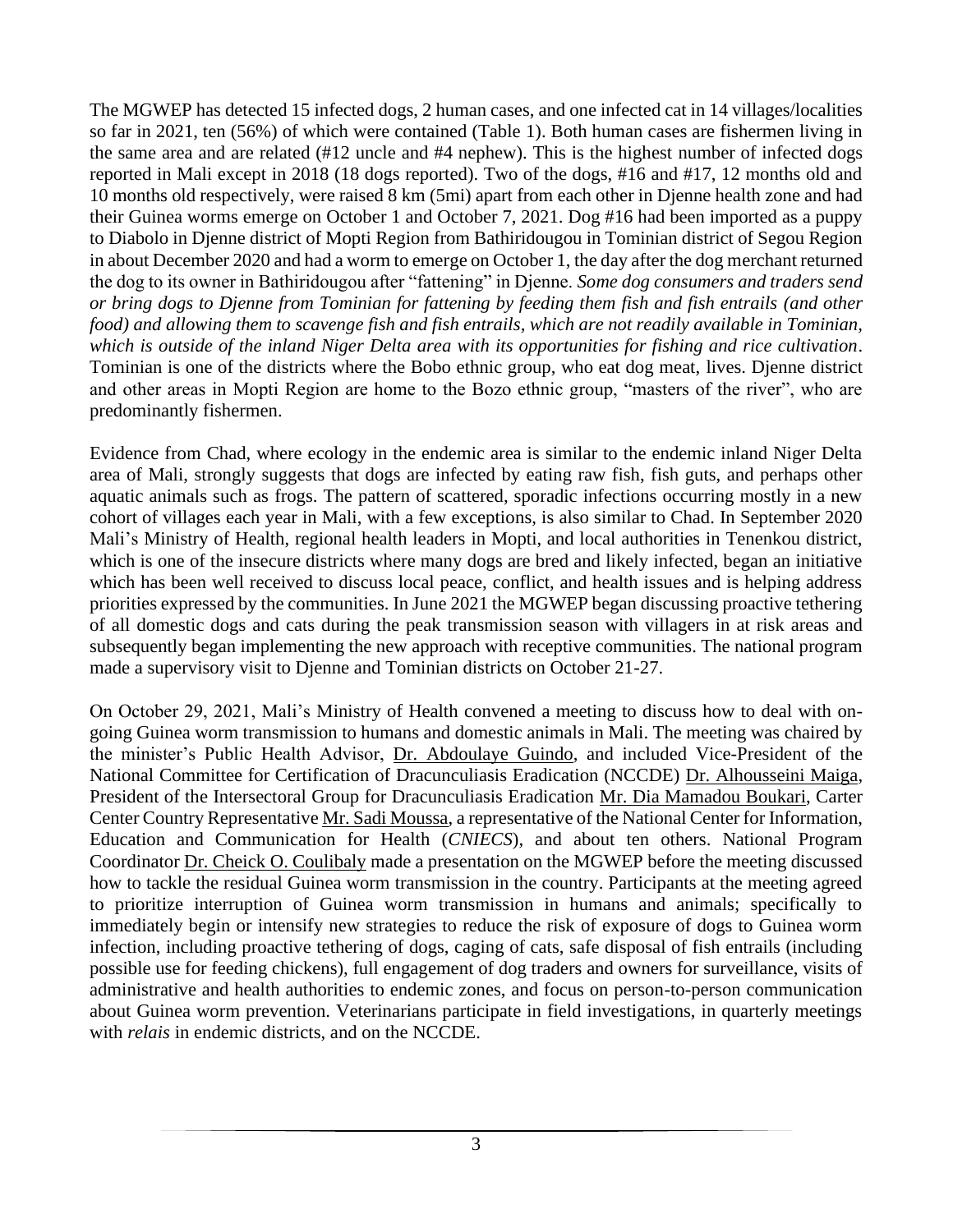#### **Obituary**



We regret to report the passing of intrepid Guinea Worm Warrior Dr. Adama SOBINGO on October 23, 2021. He was a dedicated Malian physician and technical advisor to the MGWEP in Kidal Region since before 2014. Dr. Adama was withdrawn to Bamako briefly for his safety shortly after the regional health director and his driver were attacked by insurgents in 2016, but he immediately conducted a supervisory visit to GWEP workers when he returned to the region the next month. We honor his valuable service and extend our condolences to his family, colleagues, and friends.

## **CHAD**



Chad has reported a provisional total of 769 dogs (81% contained), 61 cats (80% contained), and 7 humans (71% contained) with Guinea worm infections between January and October 2021. This is a 48% decrease in infected animals and a 50% decrease in human cases compared to the same period of 2020. The uptick in dog infections in August 2021  $(+2\%)$  (Figure 2) vs. August 2020 is probably due to only 61 Abate treatments conducted in October 2020 compared to 3,197 and 2,086 treatments

in September and November 2020, respectively. The disruption in Abate treatments resulted from a miscommunication about Chadian labor law, which requires a pause in contracting before reissuing a contract, a requirement that applies to local staff contracted to scale up Abate treatments.



## Figure 2

 *\*Provisional January - October*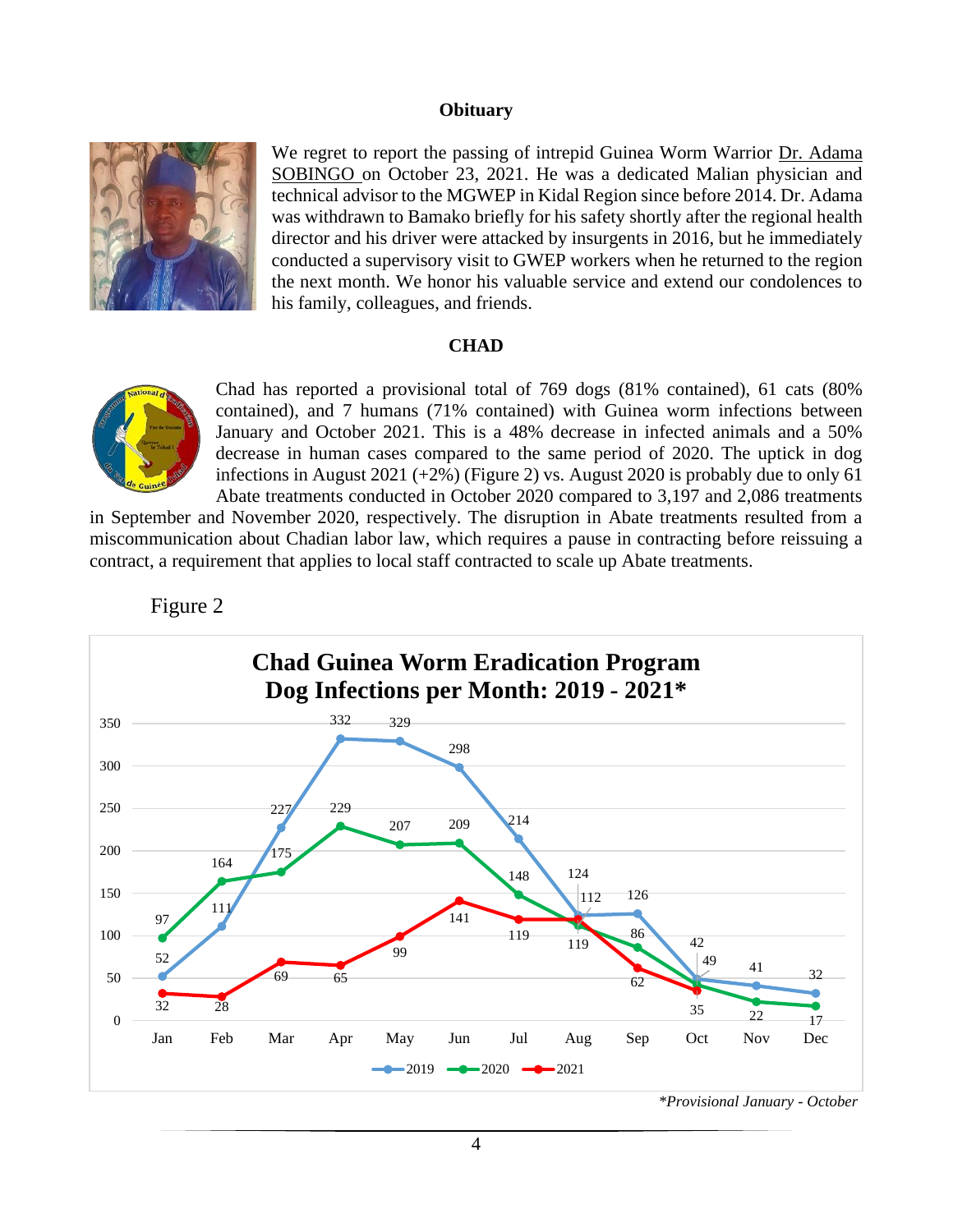The Director of The Carter Center Guinea Worm Eradication Program, Adam Weiss, MPH conducted a supportive visit to Chad on October 25-November 3, 2021. He participated in a four-day training workshop with national and international Technical Advisors (TAs) to Chad's Guinea Worm Eradication Program, which was a welcome opportunity to interact with the TAs, some of whom joined the program during the COVID-19 pandemic. National Coordinator Dr. Tchindebet Ouakou gave several presentations during the training. Adam Weiss, Dr. Chris Cleveland and Dr. Ellen Haynes from University of Georgia, wildlife veterinarian consultant Dr. John Bryan II, and Carter Center Country Representative Dr. Hubert Zirimwabagabo held a briefing with the national coordinator about enrollment of dogs in the pandemic-delayed research study which has just begun to evaluate the possible effect of Flubendazole administered in a single higher dose to prevent Guinea worm infections in dogs. Weiss, Dr. Tchindebet, and Dr. Zirimwabagabo met with the Secretary General for the Ministry of Health, Dr. Ismael Barh Bachar. Weiss and Dr. Zirimwabagabo also met with WHO Country Representative, Dr. Jean Bosco Ndihokubwayo, and with the U.S. Agency for International Development Country Representative to Chad during this supportive visit.

## *Notes from the Field*

*"Who could imagine that tethering dogs could also build a school for our kids?"* – a story of how the Chad Guinea Worm Eradication Program (GWEP) shifted the cash reward system from individual-based to community-based.

A village volunteer asked during an annual training in July, "When Guinea worm is eradicated, what else will you leave behind for us?" That question was hard to answer as we invest a lot of time and money each month to tether animals, treat water sources, distribute filters, and educate communities on how to interrupt the cycle of transmission. We felt like the program was providing so much to the communities already, but that question got everyone thinking. In one small, isolated, endemic village, they found an answer. They completely shifted the GWEP's financial reward system from being exclusively individual based to also serving the community. Each month, households who agree to tether their cats and dogs to prevent transmission are rewarded individually with cash (US\$20 equivalent). After several meetings discussing a way for this reward to also benefit the community, and not just those with tethered animals, they finally came to a compromise. They agreed to give part  $(1/6<sup>th</sup>)$  to a community fund and keep the rest for themselves. This was a huge step. The results are already tangible.

Only three months later, several communities have started building schools with local materials, paid for teachers, and bought teaching materials, while other communities are saving up to build storage rooms for their harvest. Communities created either special committees to handle the fund or put their chief in charge. In these villages, the community is taking more and more ownership of the GWEP's activities as they have tangible community goals coming from these cash rewards. Those who don't tether their animals one month, and therefore don't receive a reward, are encouraged by the community to change their behavior and do better next month. The communities, for whom it is sometimes difficult to *The first classroom made from local materials in Naray, Chad.*

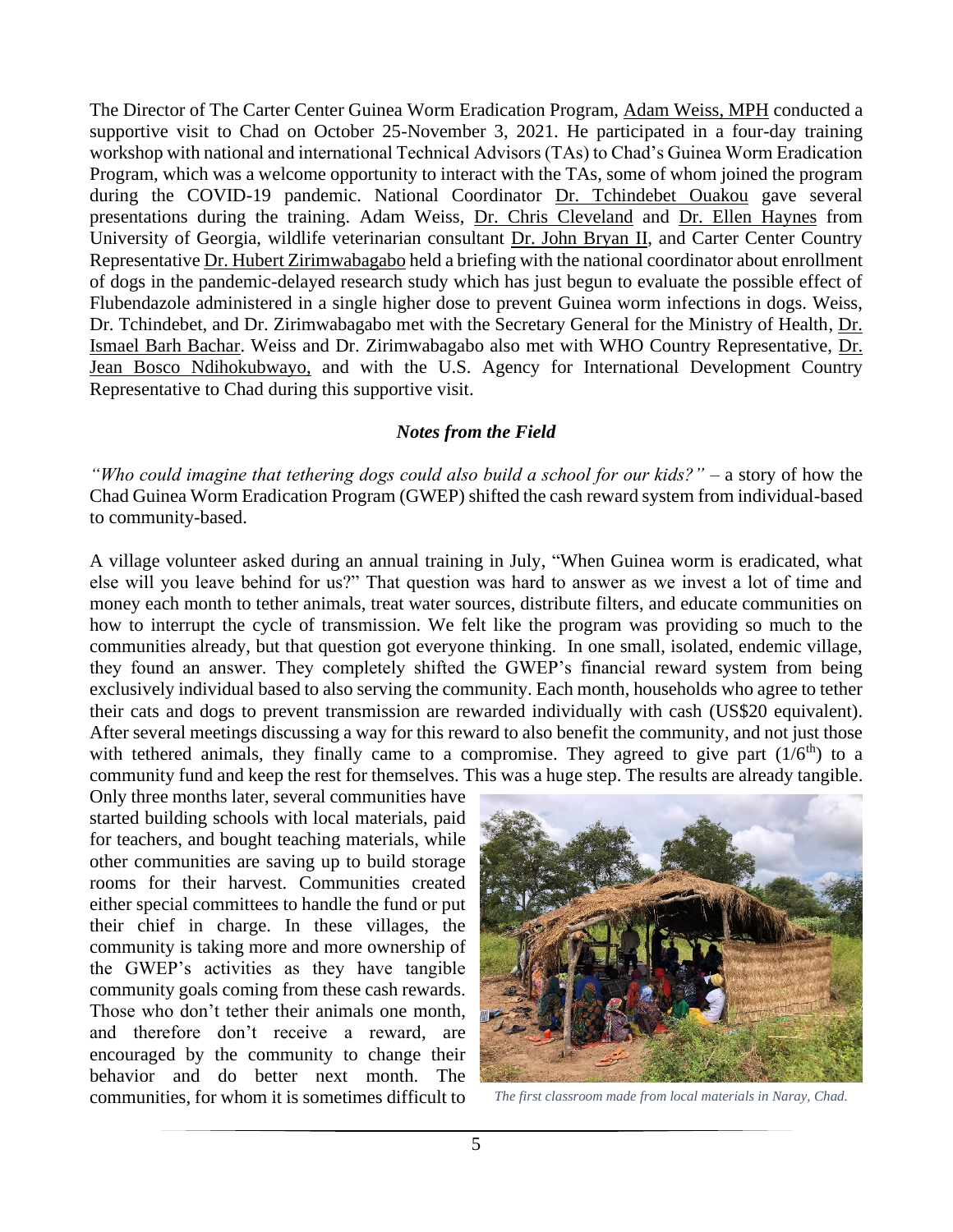grasp the stakes of Guinea Worm Eradication, are very motivated to see that their efforts to eradicate the disease can, in fact, result in different development initiatives. A village chief commented, "Who would imagine that tethering dogs could also build a school for our kids."

The good news is that it's spreading fast! Each month, the Chad GWEP is being asked to hold meetings in other villages and more are adopting this approach. Our hope is for communities to be more motivated, take more ownership, and drive us one step closer to eradication.

- *Claire Aubry, Technical Advisor, Chad*

## **ETHIOPIA**



Ethiopia has reported only 1 human case, 1 cat infection, 1 dog infection, and 0 infected baboons in January-October 2021, vs. 11 human cases, 8 cat infections, 3 dog infections, and 4 baboon infections detected in the same period of 2020. An outbreak of COVID-19 among national and international baboon researchers in Ethiopia caused the research project to suspend operations as the study was set to resume in Gambella Region in early November. All had mild or no symptoms and have recovered.

Expatriate staff were evacuated from the country. The project plans to reinitiate baboon trapping as soon as the situation allows. Preliminary results of using Maxer Remote Sensing technology to detect hidden water sources beneath forest canopy are promising: six of nine GPS readings of suspected water sources were found to possibly hold water. The Ethiopia Dracunculiasis Eradication Program will hold its annual National Program Review virtually at the end of December. The exact date will be determined soon.

A joint field mission was conducted in Abobo and Gog woredas (districts) from 19-22 October 2021 by the National technical working group members (Ethiopian Public Health Institute, Ministry of Water and Energy, Ethiopian Wildlife Conservation Authority, Ministry of Agriculture, Ministry of Education, WHO and The Carter Center) in collaboration with Gambella Regional Health Bureau. The purpose of the visit was to assess the overall GWEP interventions in villages and health facilities, monitor the documentation system and provide feedback on areas that require improvement and further interventions by the stakeholders. A total of 11 villages and 7 health facilities were visited. The standard WHO questionnaire (household, village, district, and regional level) for assessing pre/certification activities was utilized.

The following were among the major findings of the field visits:

- The awareness assessment finding showed, out of the interviewed 106 individuals 97% and 89% knew the correct amount for human and animal cash reward, respectively. Almost all visited households had cloth filters and majority of eligible individuals have received pipe filters.
- In all visited health facilities, surveillance focal persons and Health Extension Workers have received GWD training. Rumor registers and weekly public health emergency management reporting are also available. All health facilities are integrating GWD case search with mass drug administration and immunization campaigns as well as health education activities within health facilities.
- Lack of intersectoral and stakeholder collaboration particularly in Gog woreda with partners and woreda water office. Broken boreholes were reported from villages were not maintained timely and forcing the community to use from unsafe water sources.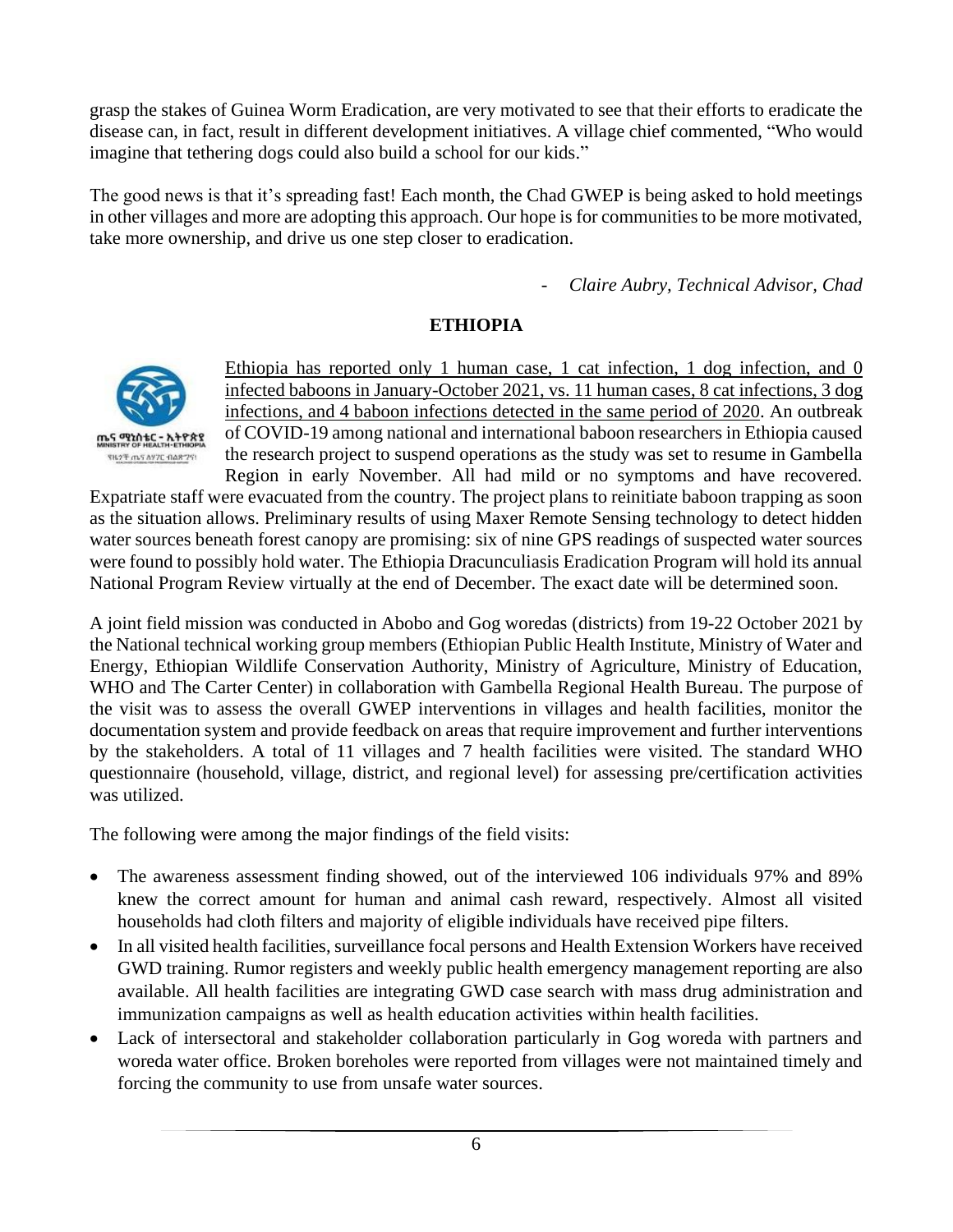- Majority of commercial farms still do not have safe water sources and there is gap in enforcing by the relevant regional authority as this has been a long outstanding issue for some time now.
- Lack of proper documentation of GWEP interventions in health facilities compounded by the limited engagement of woreda health offices in the eradication efforts with no regular plan and visit to support health facilities.
- Huge ponds created due to the road construction in Gog woreda thereby exacerbating exposure to unsafe water sources and making it extremely difficult to abate those ponds.

The following key recommendations were provided at the end of the field mission to all actors during the de-briefings at Woreda and Regional health bureau:

- Regional Health Bureau should work collaboratively with the regional road authority to drain the huge ponds created due to road construction. Regional health and water bureaus should work closely with investment bureau to avail safe water sources in commercial farm areas.
- Woreda health offices need to step up their engagement in GWEP; develop regular health facility visit plan and support the lower-level health centers and health posts which includes strengthening the documentation system.
- Woreda water offices need to act in a sense of urgency for all bore hole maintenance requests from villages with due emphasis in high-risk areas.

# **IN BRIEF:**

**South Sudan** has reported four Guinea worm cases in 2021:

- 1. 13-year-old female, worm emerged on July 23 in Pieri, Uror County/Jonglei State. Not contained, source unknown.
- 2. 13-year-old female, worm emerged on July 23 in a cattle camp in Rumbek North County/Lakes State. Contained, source unknown.
- 3. 53-year-old female, worm emerged on August 28 in Apukdit, Tonj East County/Warrap State. Contained, source unknown.
- 4. 9-year-old male, worm emerged on October 6 in Panakech, Awerial County/Lakes State. Not contained, source unknown.

The South Sudan Guinea Worm Eradication Program (SSGWEP) is investigating whether case #3 in Tonj East County is linked to a case in Tonj East County in July 2020 and/or to case #2 in nearby Rumbek North County. The SSGWEP will hold its annual in-country Program Review at Juba on December 9-10, 2021. The South Sudan National Committee for Documentation of Dracunculiasis Elimination will meet on December 8.

**Angola** reinforced community-based supervision and surveillance in October, visiting six additional villages in areas at-risk Levels 2 and 3. The program trained 30 persons, including 21 new community health workers and 9 other health workers. It also investigated and ruled out one suspected human Guinea worm case. A WHO technical support mission on strengthening vector control, is currently being hosted by the Angolan GWEP. The mission is planned to end in mid-December 2021.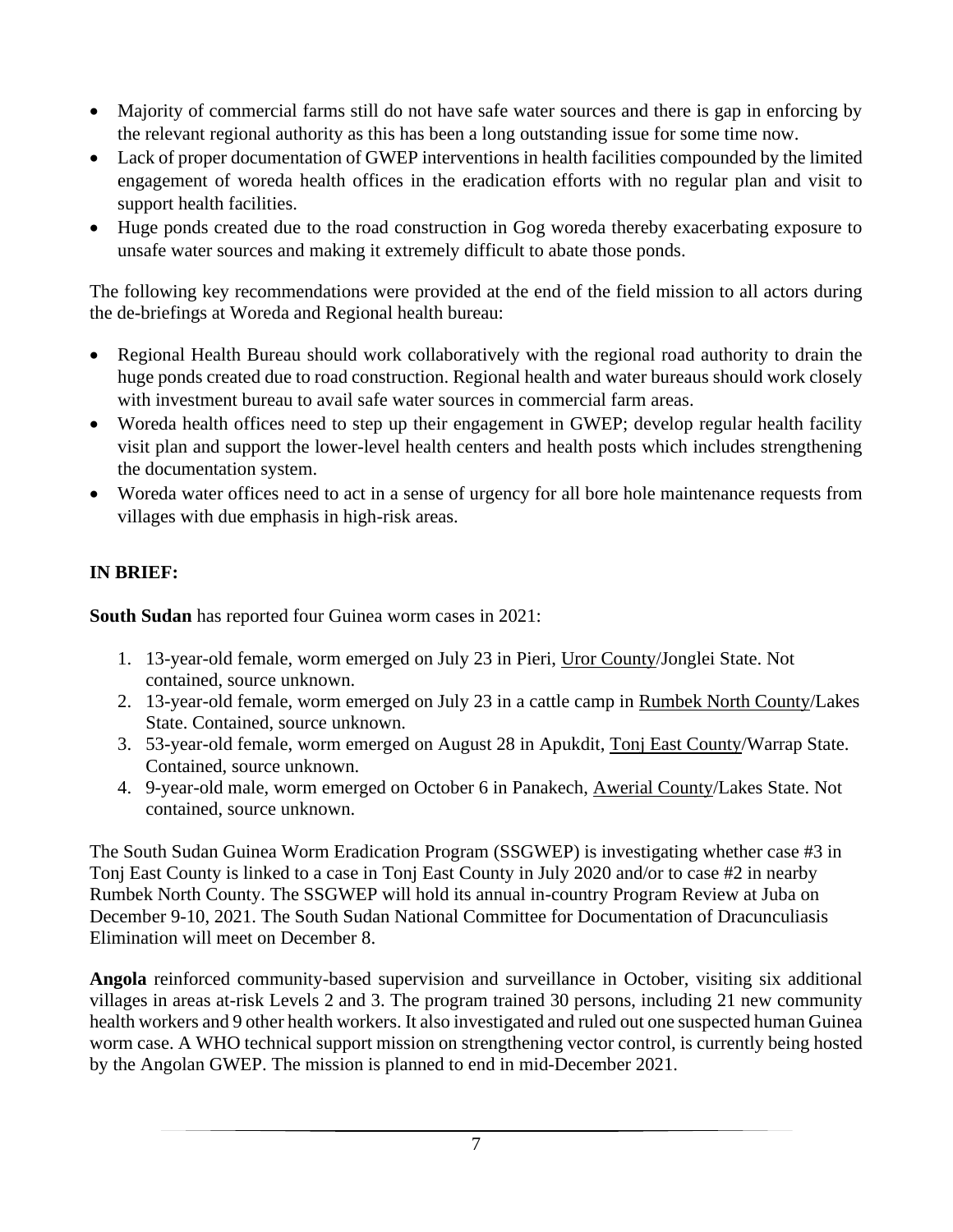## **DEFINITION OF A PRESUMED SOURCE OF GUINEA WORM INFECTION**

A presumed source/location of a human dracunculiasis case is considered identified if: The patient drank unsafe water from the same source/location (specify) as other human case(s) or an infected domestic animal 10-14 months before infection, or

The patient lived in or visited the (specify) household, farm, village, or non-village area of (specify) a Guinea worm patient or infected domestic/peri-domestic animal 10-14 months before infection, or

The patient drank unsafe water from (specify) a known contaminated pond, lake, lagoon or cut stream 10-14 months before infection.

If none of the above is true, the presumed source/location of the infection is unknown. Whether the patient's residence is the same as the presumed source/locality of infection or not should also be stated in order to distinguish indigenous transmission from an imported case.

# **DEFINITION OF A CONTAINED CASE\***

A case of Guinea worm disease is contained if all of the following conditions are met:

- 1. The patient is detected before or within 24 hours of worm emergence; and
- 2. The patient has not entered any water source since the worm emerged; and
- 3. A village volunteer or other health care provider has properly managed the case, by cleaning and bandaging until the worm is fully removed and by giving health education to discourage the patient from contaminating any water source (if two or more emerging worms are present, the case is not contained until the last worm is pulled out); and
- 4. The containment process, including verification that it is a case of Guinea worm disease, is validated by a supervisor within 7 days of the emergence of the worm and
- 5. ABATE is used if there is any uncertainty about contamination of sources of drinking water, or if a source of drinking water is known to have been contaminated.

\*The criteria for defining a contained case of Guinea worm disease in a human should be applied also, as appropriate, to define containment for an animal with Guinea worm infection.

# **JOB ANNOUNCEMENT**

The Carter Center is seeking an epidemiologist to work in the Guinea Worm Eradication Program. For more information, please see The Carter Center LinkedIn page: <https://www.linkedin.com/feed/update/urn:li:activity:6871458300962111489>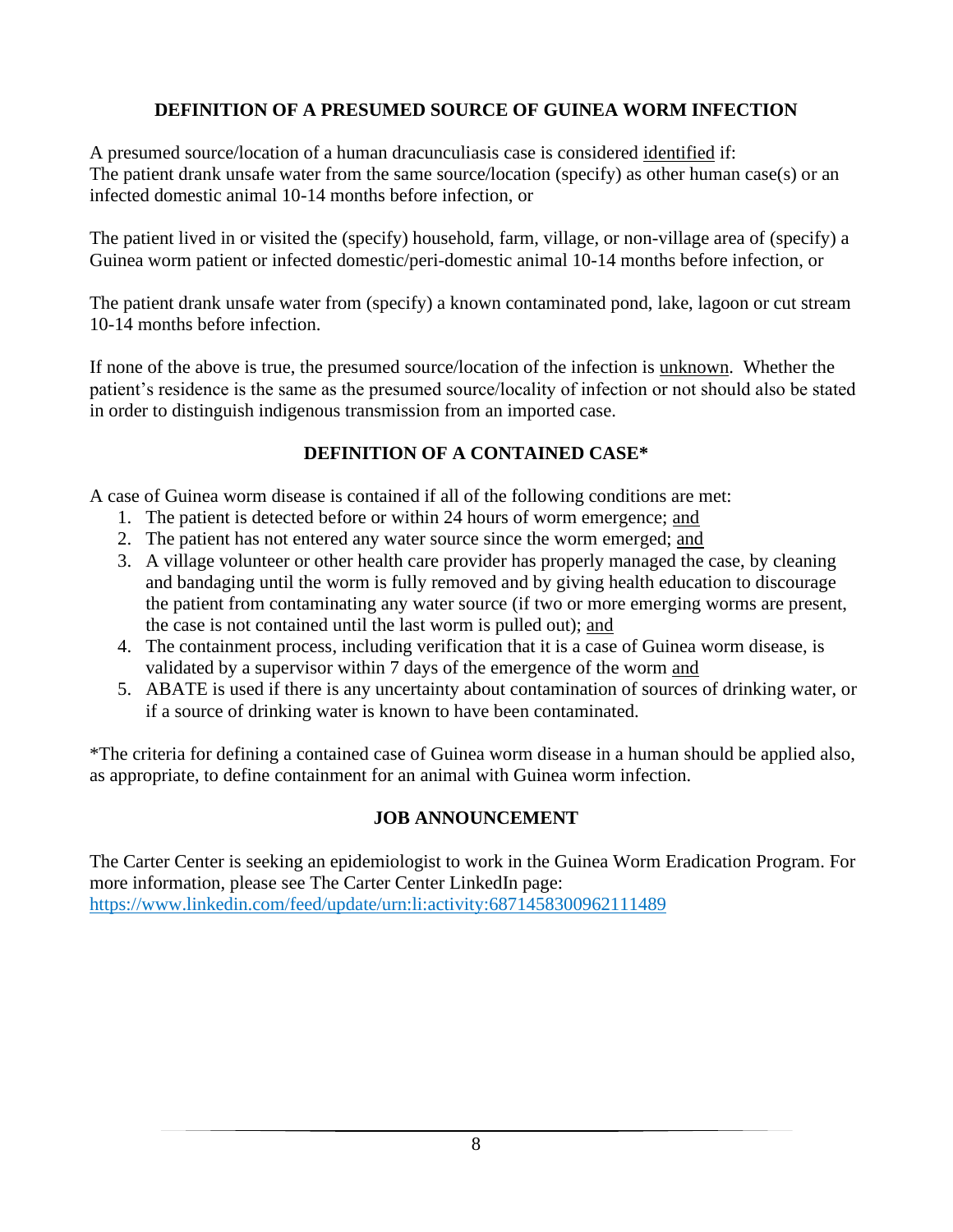|                                                                                                                                                                                                                                                                |                                                                |                                                                                                       |              |              |            |                  |             |               | Number of Laboratory-Confirmed Cases of Guinea Worm Disease, and Number Reported Contained by Month during 2021*<br>(Countries arranged in descending order of cases in 2020) |                |                 |                 |                                               |               |  |
|----------------------------------------------------------------------------------------------------------------------------------------------------------------------------------------------------------------------------------------------------------------|----------------------------------------------------------------|-------------------------------------------------------------------------------------------------------|--------------|--------------|------------|------------------|-------------|---------------|-------------------------------------------------------------------------------------------------------------------------------------------------------------------------------|----------------|-----------------|-----------------|-----------------------------------------------|---------------|--|
| <b>COUNTRIES WITH</b><br><b>TRANSMISSION OF</b><br><b>GUINEA WORMS</b>                                                                                                                                                                                         |                                                                | NUMBER OF CASES CONTAINED / NUMBER OF CASES<br><b>REPORTED</b>                                        |              |              |            |                  |             |               |                                                                                                                                                                               |                |                 |                 |                                               |               |  |
|                                                                                                                                                                                                                                                                | <b>JANUARY</b>                                                 | <b>FEBRUARY</b>                                                                                       | <b>MARCH</b> | <b>APRIL</b> | <b>MAY</b> | <b>JUNE</b>      | <b>JULY</b> | <b>AUGUS</b>  | <b>SEPTEMBER</b>                                                                                                                                                              | <b>OCTOBER</b> | <b>NOVEMBER</b> | <b>DECEMBER</b> | TOTAL*                                        |               |  |
| CHAD <sup>^</sup>                                                                                                                                                                                                                                              | 0/0                                                            | 1/1                                                                                                   | 1/1          | 1/2          | 0/0        | 0/0              | 1/2         | 0/0           | 0/0                                                                                                                                                                           | 1/1            |                 |                 | 5/7                                           | 71%           |  |
| <b>ETHIOPIA</b>                                                                                                                                                                                                                                                | 0/0                                                            | 1/1                                                                                                   | 0/0          | 0/0          | 0/0        | 0/0              | 0/0         | 0/0           | 0/0                                                                                                                                                                           | 0/0            | $\prime$        | $\prime$        | 1/1                                           | 100%          |  |
| <b>SOUTH SUDAN</b>                                                                                                                                                                                                                                             | 0/0                                                            | 0/0                                                                                                   | 0/0          | 0/0          | 0/0        | 0/0              | 1/2         | 1/1           | 0/0                                                                                                                                                                           | 0/1            |                 |                 | 2/4                                           | 50%           |  |
| <b>ANGOLA</b>                                                                                                                                                                                                                                                  | 0/0                                                            | 0/0                                                                                                   | 0/0          | 0/0          | 0/0        | 0/0              | 0/0         | 0/0           | 0/0                                                                                                                                                                           | 0/0            |                 |                 | $\overline{0/0}$                              | N/A           |  |
| MALI                                                                                                                                                                                                                                                           | 0/0                                                            | 0/0                                                                                                   | 0/0          | 0/0          | 0/0        | 0/0              | 0/0         | 0/1           | $\overline{1/1}$                                                                                                                                                              | 0/0            | $\prime$        | $\prime$        | 1/2                                           | 50%           |  |
| TOTAL*                                                                                                                                                                                                                                                         | 0/0                                                            | 2/2                                                                                                   | 1/1          | 1/2          | 0/0        | $\overline{0/0}$ | 2/4         | 1/2           | 1/1                                                                                                                                                                           | 1/2            | 0/0             | 0/0             | 9/14                                          | 64%           |  |
| % CONTAINED                                                                                                                                                                                                                                                    |                                                                | 100%                                                                                                  | 100%         | 50%          |            |                  | 50%         | 50%           | 100%                                                                                                                                                                          | 50%            |                 |                 |                                               |               |  |
| <i>*Provisional</i>                                                                                                                                                                                                                                            |                                                                |                                                                                                       |              |              |            |                  |             |               |                                                                                                                                                                               |                |                 |                 |                                               |               |  |
| Cells shaded in black denote months when zero indigenous cases were reported. Numbers indicate how many cases were contained and reported that month.                                                                                                          |                                                                |                                                                                                       |              |              |            |                  |             |               |                                                                                                                                                                               |                |                 |                 |                                               |               |  |
|                                                                                                                                                                                                                                                                |                                                                |                                                                                                       |              |              |            |                  |             |               |                                                                                                                                                                               |                |                 |                 |                                               |               |  |
|                                                                                                                                                                                                                                                                |                                                                | Shaded cells denote months when one or more cases of GWD did not meet all case containment standards. |              |              |            |                  |             |               |                                                                                                                                                                               |                |                 |                 |                                               |               |  |
| Number of Laboratory-Confirmed Cases of Guinea Worm Disease, and Number Reported Contained by Month during 2020<br>(Countries arranged in descending order of cases in 2019)                                                                                   |                                                                |                                                                                                       |              |              |            |                  |             |               |                                                                                                                                                                               |                |                 |                 |                                               |               |  |
| <b>COUNTRIES WITH</b><br><b>TRANSMISSION OF</b><br><b>GUINEA WORMS</b>                                                                                                                                                                                         | NUMBER OF CASES CONTAINED / NUMBER OF CASES<br><b>REPORTED</b> |                                                                                                       |              |              |            |                  |             |               |                                                                                                                                                                               |                |                 |                 |                                               | $\%$<br>CONT. |  |
|                                                                                                                                                                                                                                                                | <b>JANUARY</b>                                                 | <b>FEBRUARY</b>                                                                                       | <b>MARCH</b> | <b>APRIL</b> | MAY        | <b>JUNE</b>      | <b>JULY</b> | <b>AUGUST</b> | <b>SEPTEMBER</b>                                                                                                                                                              | <b>OCTOBER</b> | <b>NOVEMBER</b> | <b>DECEMBER</b> | <b>TOTAL</b>                                  |               |  |
| CHAD <sup>^</sup>                                                                                                                                                                                                                                              | 1/1                                                            | 0/2                                                                                                   | 0/3          | 1/2          | $2/2$      | 0/0              | 0/1         | 0/1           | 0/0                                                                                                                                                                           | 1/1            | 0/0             | 0/0             | 5 / 13                                        | 38%           |  |
| <b>SOUTH SUDAN</b>                                                                                                                                                                                                                                             | 0/0                                                            | 0/0                                                                                                   | 0/0          | 0/0          | 0/0        | 0/0              | 1/1         | 0/0           | 0/0                                                                                                                                                                           | 0/0            | 0/0             | 0/0             | $\mathbf{1}$<br>$\frac{1}{2}$                 | 100%          |  |
| <b>ANGOLA</b>                                                                                                                                                                                                                                                  | 0/0                                                            | 0/0                                                                                                   | 0/1          | 0/0          | 0/0        | 0/0              | 0/0         | 0/0           | 0/0                                                                                                                                                                           | 0/0            | 0/0             | 0/0             | $\mathbf{0}$<br>$\frac{1}{2}$<br>$\mathbf{1}$ | $0\%$         |  |
| <b>ETHIOPIA</b>                                                                                                                                                                                                                                                | 0/0                                                            | 0/0                                                                                                   | 0/0          | 7/7          | 0/0        | 0/0              | 0/0         | 2/2           | 1/1                                                                                                                                                                           | 1/1            | 0/0             | 0/0             | 11<br>$/$ 11                                  | 100%          |  |
| MALI §                                                                                                                                                                                                                                                         | $\overline{\mathbf{0}}$ / $\overline{\mathbf{0}}$              | 0/0                                                                                                   | 0/1          | 0/0          | 0/0        | 0/0              | 0/0         | 0/0           | 0/0                                                                                                                                                                           | 0/0            | 0/0             | 0/0             | $\mathbf{0}$<br>$\mathbf{1}$<br>$\prime$      | $0\%$         |  |
| <b>TOTAL</b>                                                                                                                                                                                                                                                   | 1/1                                                            | 0/2                                                                                                   | 0/5          | 8/9          | 2/2        | 0/0              | 1/2         | 2/3           | 1/1                                                                                                                                                                           | 2/2            | 0/0             | 0/0             | /27<br>17                                     | 63%           |  |
| % CONTAINED                                                                                                                                                                                                                                                    | 100%                                                           | $0\%$                                                                                                 | $0\%$        | 89%          | 100%       | 100%             | 50%         | 67%           | 100%                                                                                                                                                                          | 100%           | 100%            | 100%            | 63%                                           |               |  |
| Cells shaded in black denote months when zero indigenous cases were reported. Numbers indicate how many cases were contained and reported that month.<br>Shaded cells denote months when one or more cases of GWD did not meet all case containment standards. |                                                                |                                                                                                       |              |              |            |                  |             |               |                                                                                                                                                                               |                |                 |                 |                                               |               |  |
| §Reports include Kayes, Koulikoro, Segou, Sikasso, and Mopti, Timbuktu and Gao Regions, contingent on security conditions. The GWEP continued to deploy one technical advisor to Kidal Region to oversee the<br>program.                                       |                                                                |                                                                                                       |              |              |            |                  |             |               |                                                                                                                                                                               |                |                 |                 |                                               |               |  |
| " Cameroon reported one case in February that was most likely infected in Chad.                                                                                                                                                                                |                                                                |                                                                                                       |              |              |            |                  |             |               |                                                                                                                                                                               |                |                 |                 |                                               |               |  |